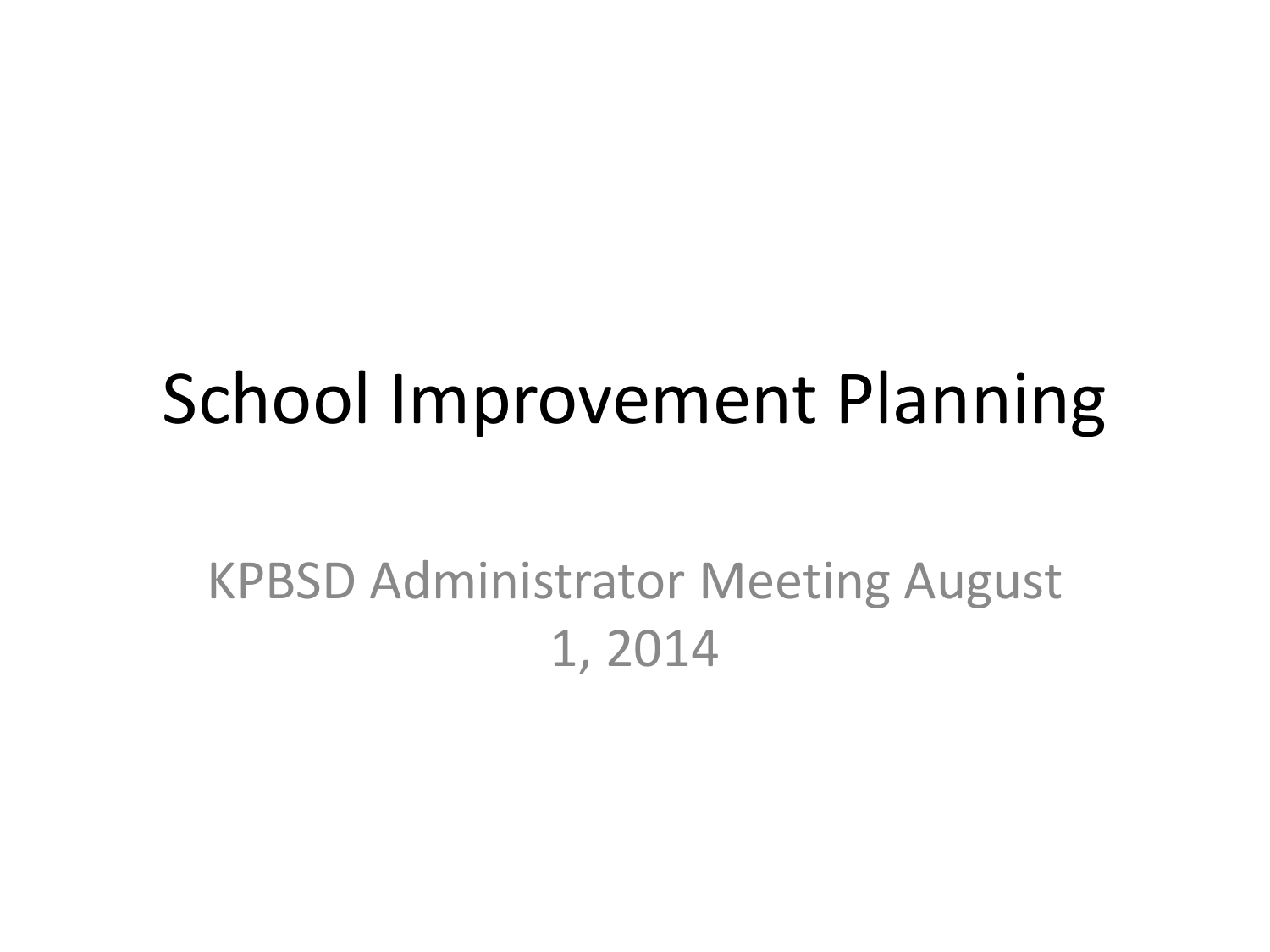#### Important Dates

- August 15 Close out prior year goals
	- Year end reports will be posted on school web page
- August 25 Submit draft goals to Asst. Supt.
- September 5 Feedback from DO
- September 30 Post new goals Onstrategy
	- Goals must be reviewed by Site Council before posting
	- Consult with DO if Site Council makes any changes
- December 1 Update progress Onstrategy
	- Update Site councils
- 

• March 1 Update progress – Onstrategy

- Update Site Councils
- June 15 Update and close out from Academy
	- Year end reports will be posted on school web page
- Review complete Strategic Plan Process flow chart for details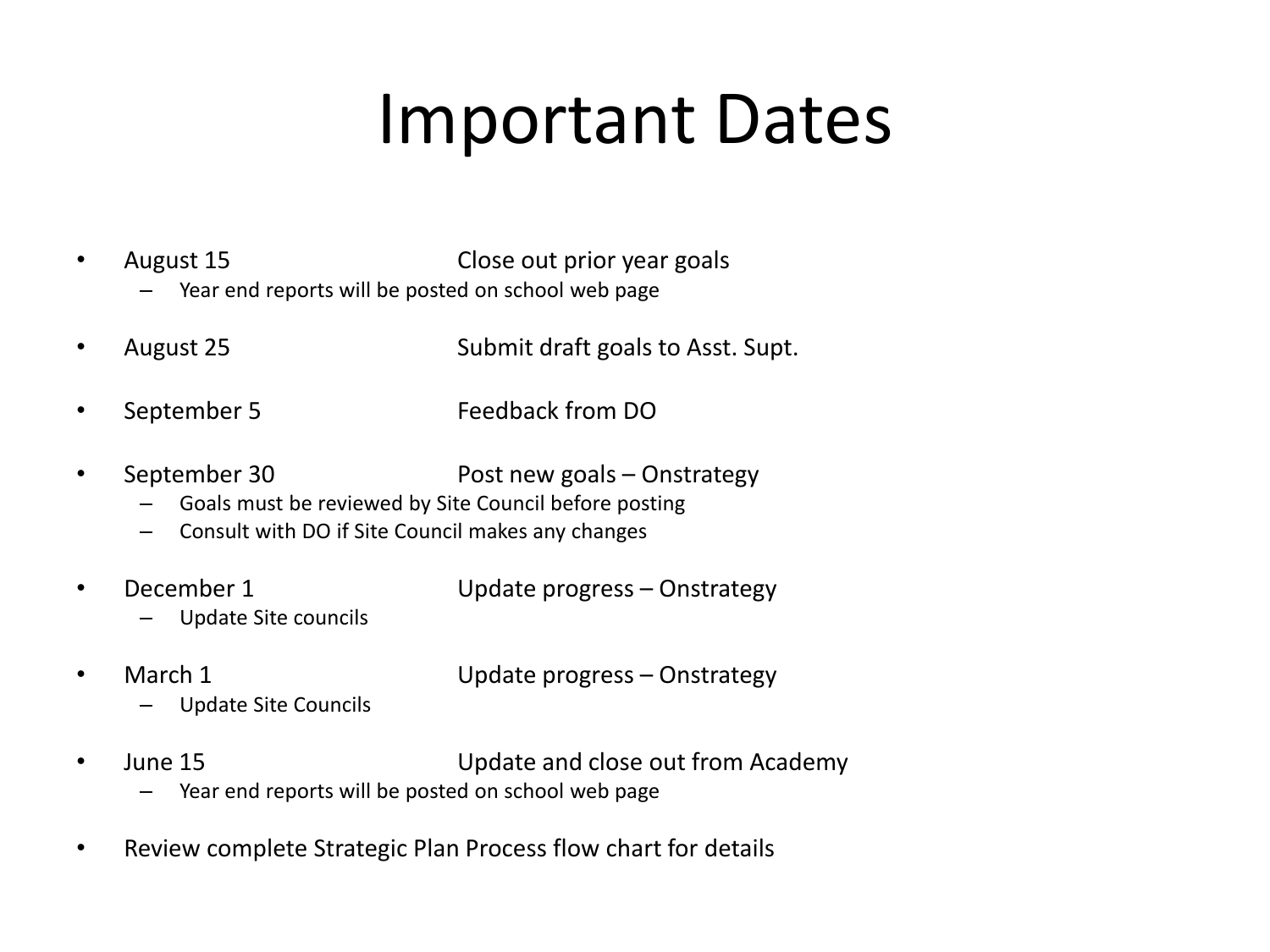# Close out prior year

- We must document what we have done
- [www.onstrategyhq.com](http://www.onstrategyhq.com/)
- Performance Track Performance
- Each goal assigned to you should be visible
- Edit (pencil icon)
- What's your progress? To close out prior goals select "I'm Done"
- Progress Year to date: make sure to indicate 90%- 100% to close out a goal
- All current SBA goals must be closed out!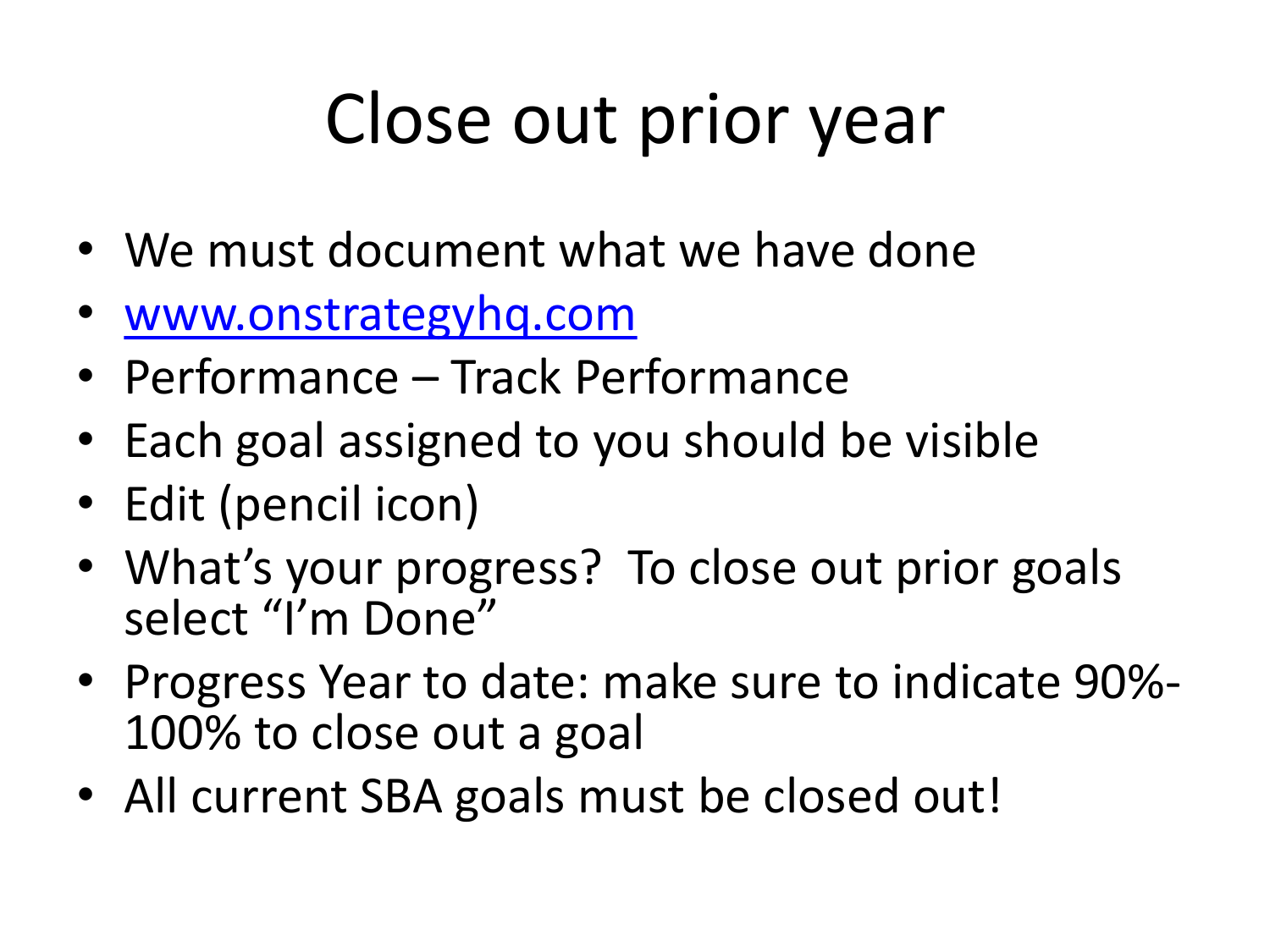# Close Out Prior Year

- What if I didn't complete a goal (less than 90% complete)?
- Carry over we will change the end date
- What if I didn't make any progress or didn't get to a goal at all?
- Talk with your director on guidance to carry over or delete.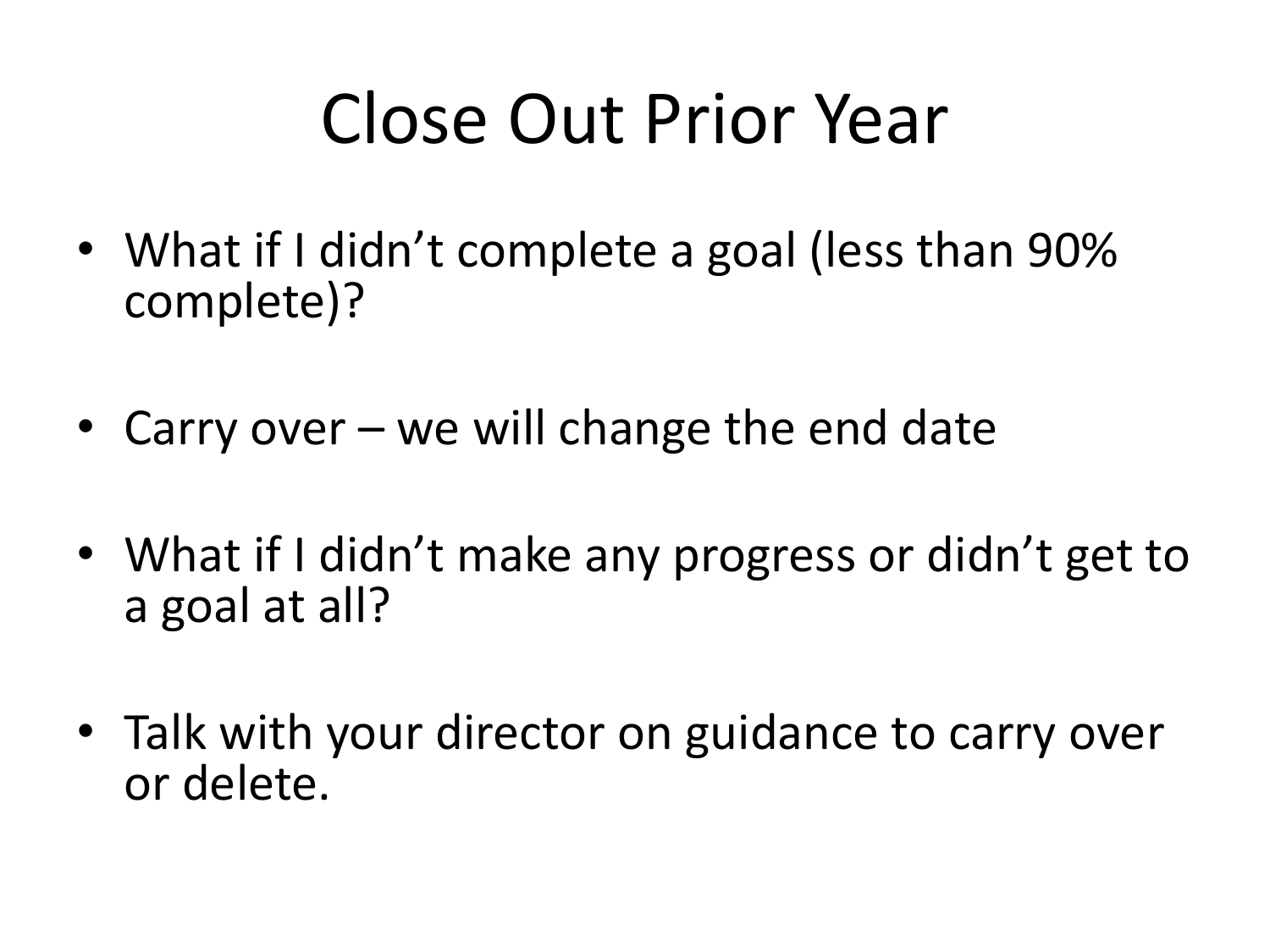## Close out prior year

- When you have all existing goals either "I'm Done" or changed the end date to carry over email Natalie Bates alerting her you are done
- August 15 is the deadline to close out goals!
- We will produce the report to be posted on the school's site showing what happened with prior years' goals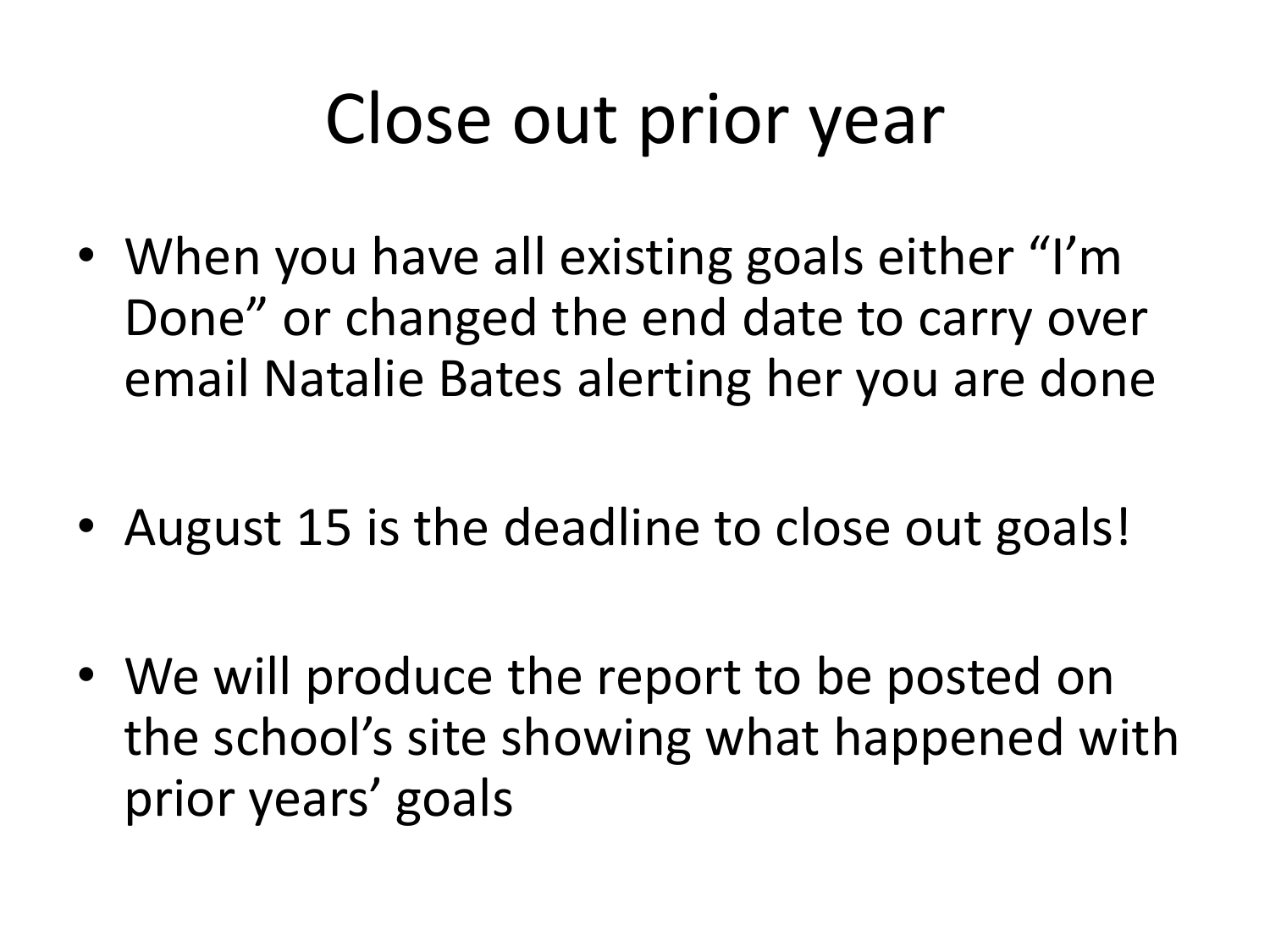# WAIT!!!!

• You will get an email from Natalie Bates after reports have been posted to the school web page

• Don't do anything with OnStrategy until you receive the email!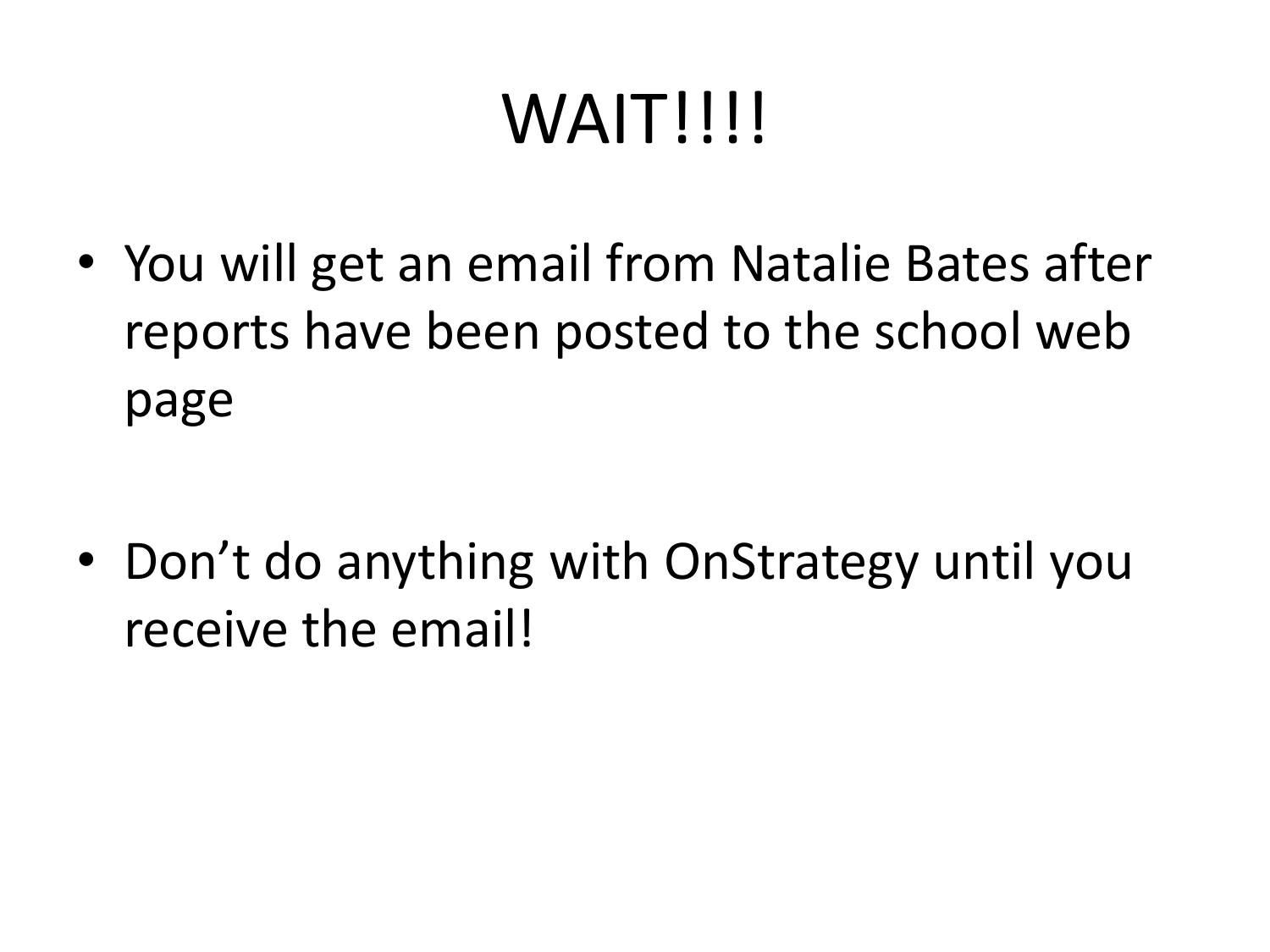# Delete

• Once you receive confirmation from Natalie that your prior years' report is complete and posted then we can clean up the site

• You will be able to delete old goals that you have closed out after Natalie sends the delete email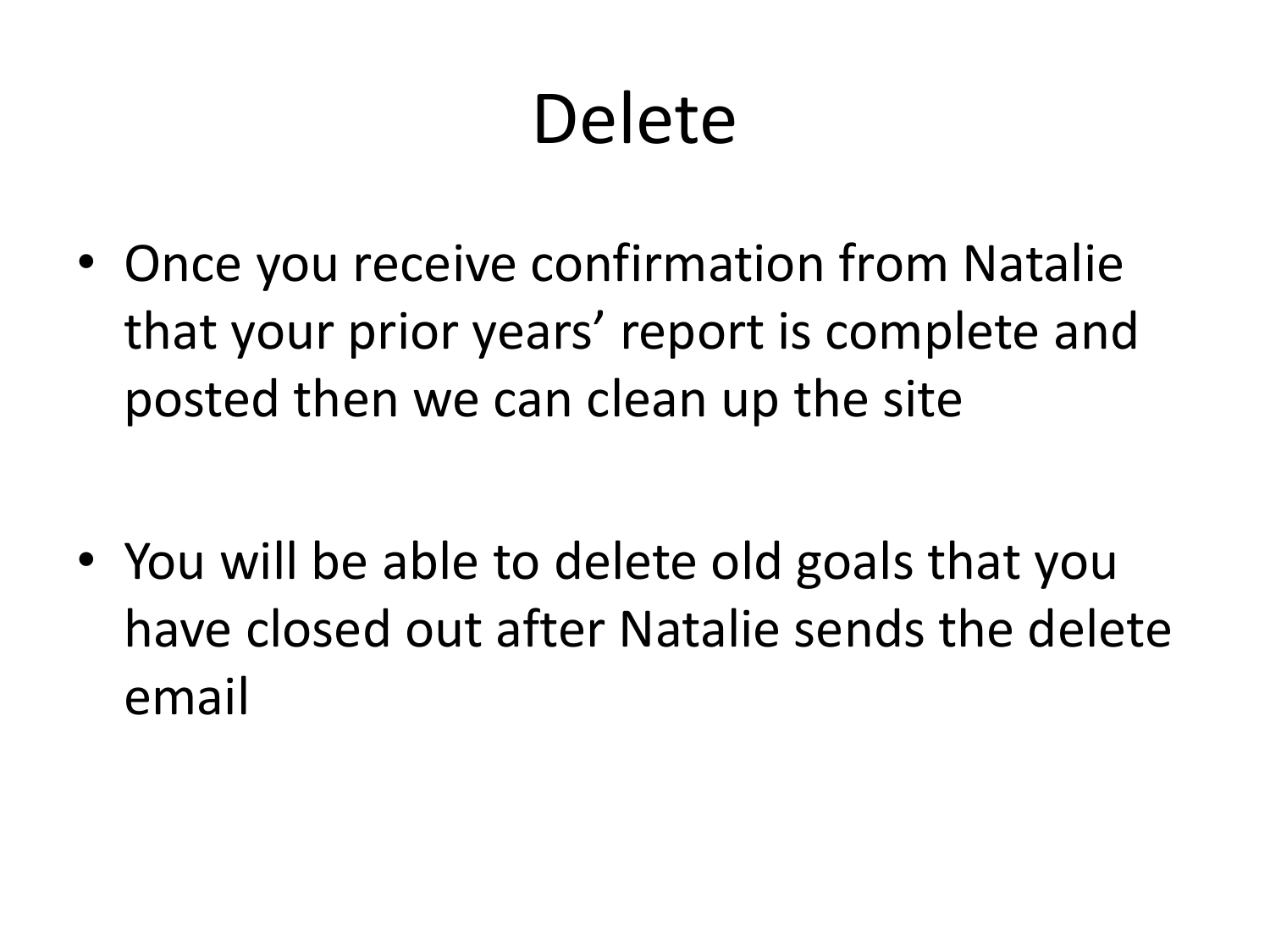#### New and Carry Over Goals

- New Goals should not be entered into Onstrategy until the process of development is complete!
- August 25 Submit draft goals to Asst. Supt.
- September 5 Feedback from DO
- September 30 Post new goals Onstrategy
	- Goals must be reviewed by Site Council before posting
	- Consult with DO if Site Council makes any changes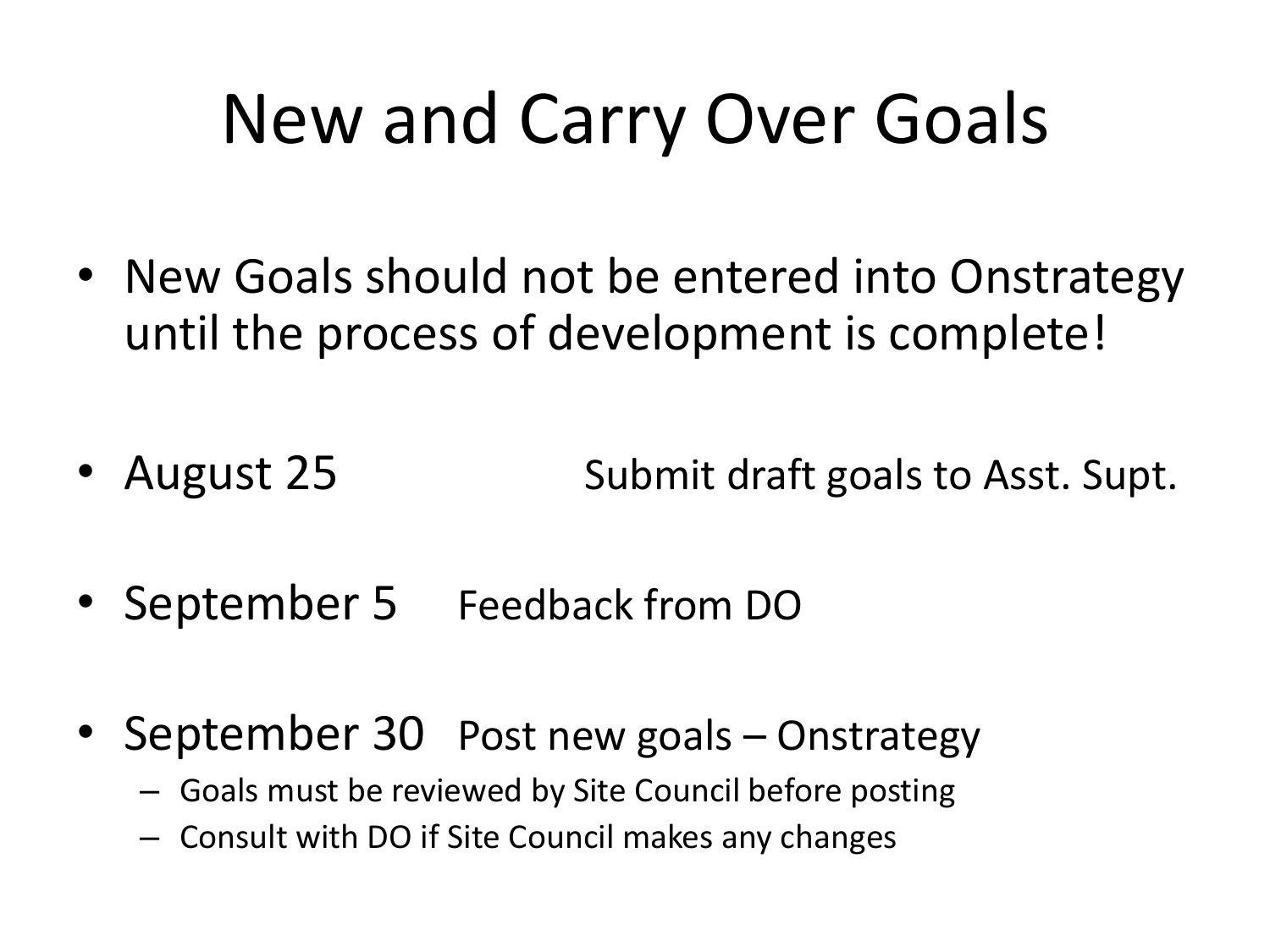#### ASPI

- Stars don't tell the whole story
- AMO requirements
- If you did not meet an AMO requirement for 2 consecutive years, it must be addressed
- Subgroups can be addressed in action steps of an overall Math, ELA or Graduation goal
- Example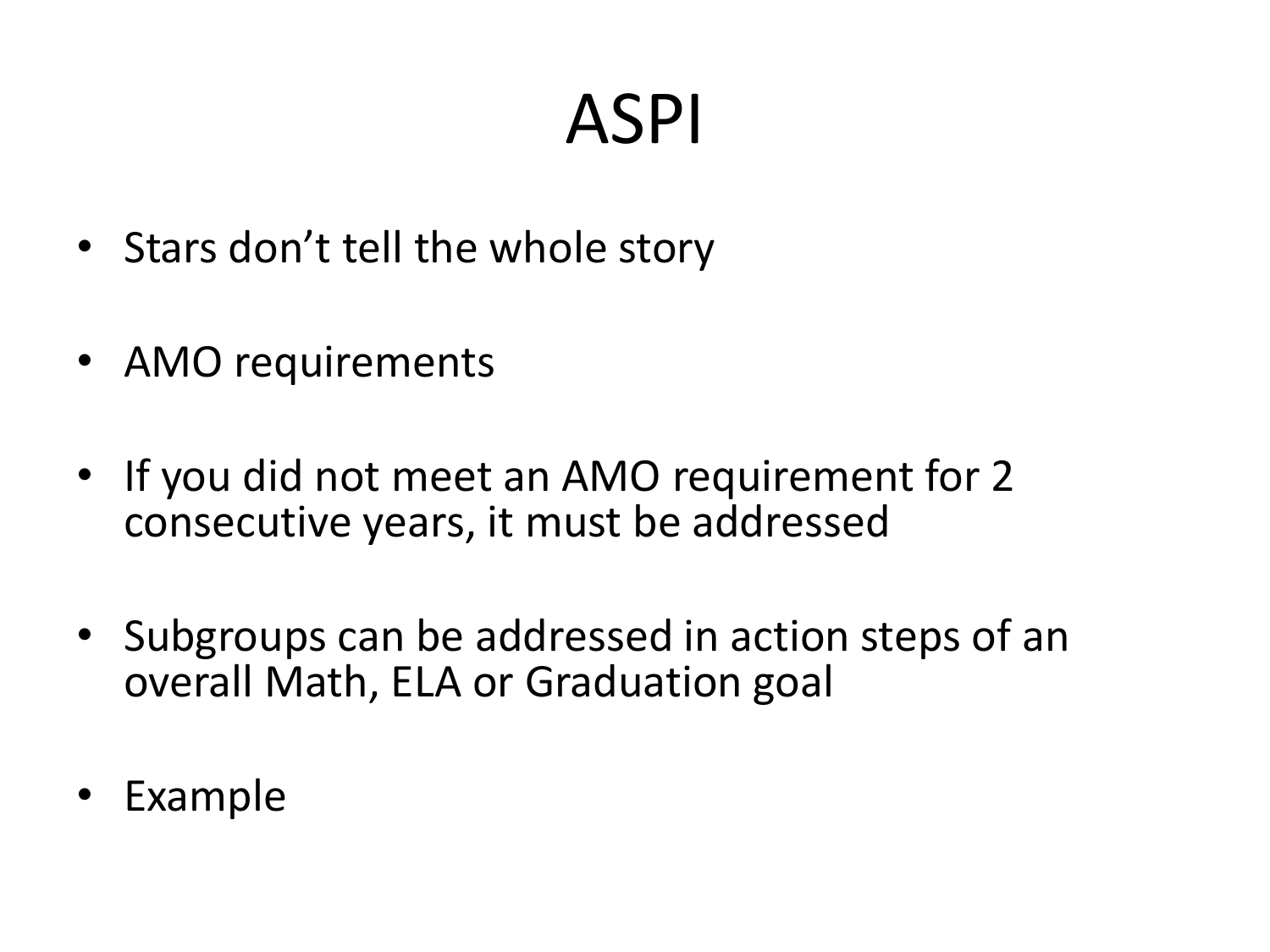# Made all AMO's

- Look to use the Effective Schools Framework
- Dig deeper into your data
- Initiatives? E0200
	- Project based learning
	- STEM
	- Service Learning
	- Other ideas
- Work with your director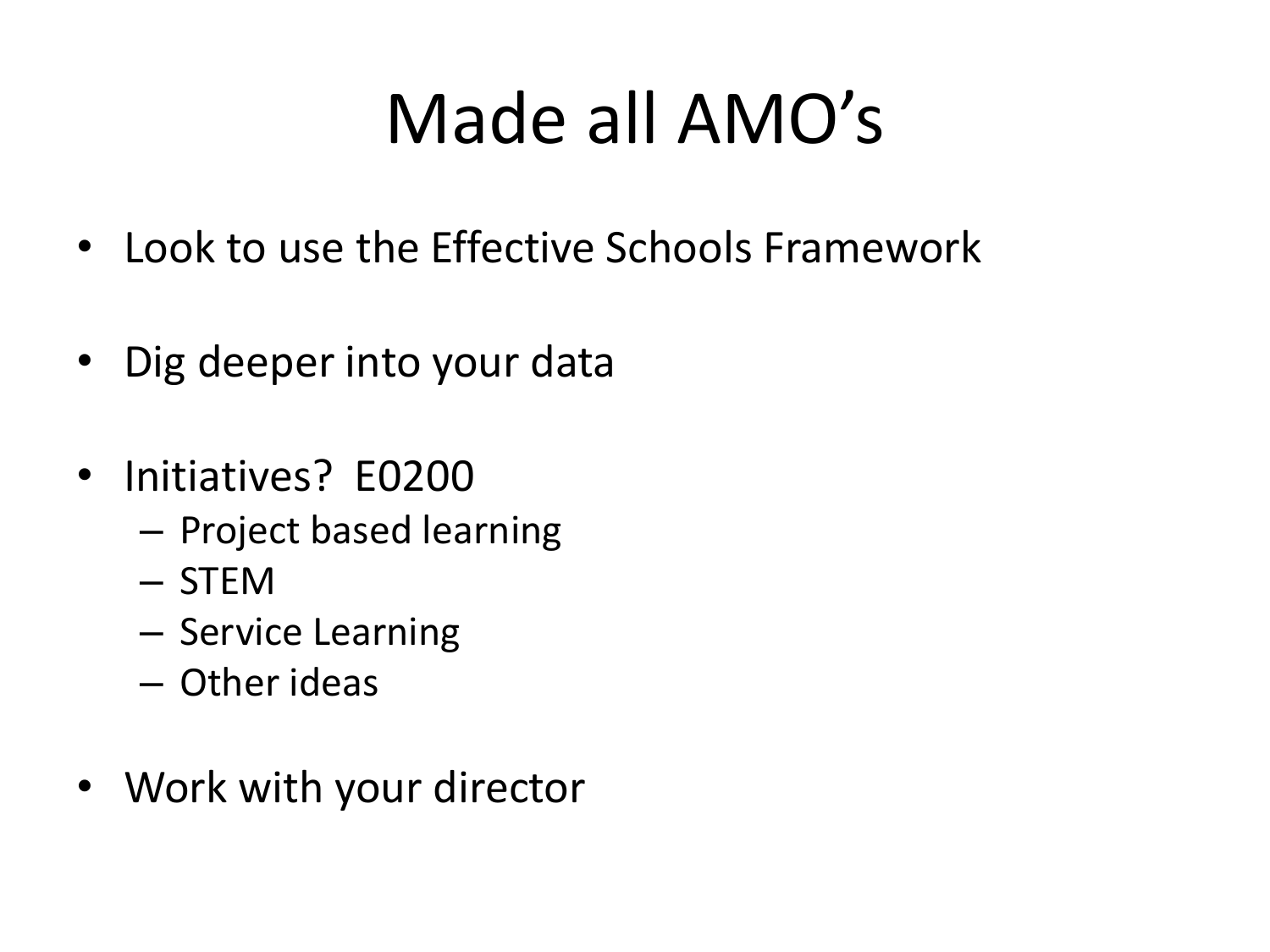# 2 Star or 1 Star Schools

- Effective Schools Framework
- Data inventory documentation
- Community feedback specific survey about school
- Regular, documented community updates
- District Office oversight
- State reporting and State access to Onstrategy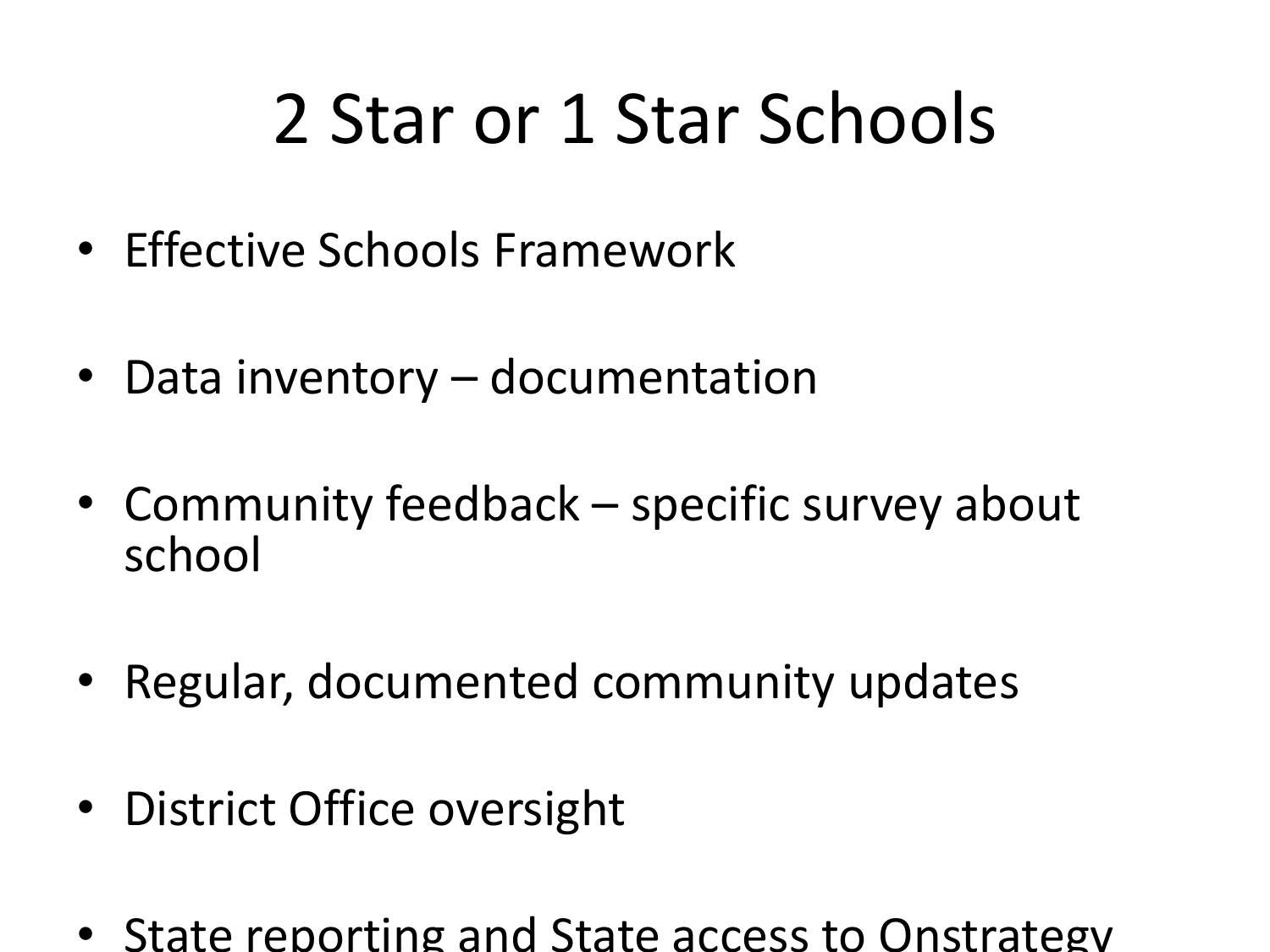#### Implementation

- Calendaring
- December 1 Update progress Onstrategy – Update Site councils
- March 1 Update progress Onstrategy – Update Site Councils
- June 15 Update and close out from Academy
	- Year end reports will be posted on school web page